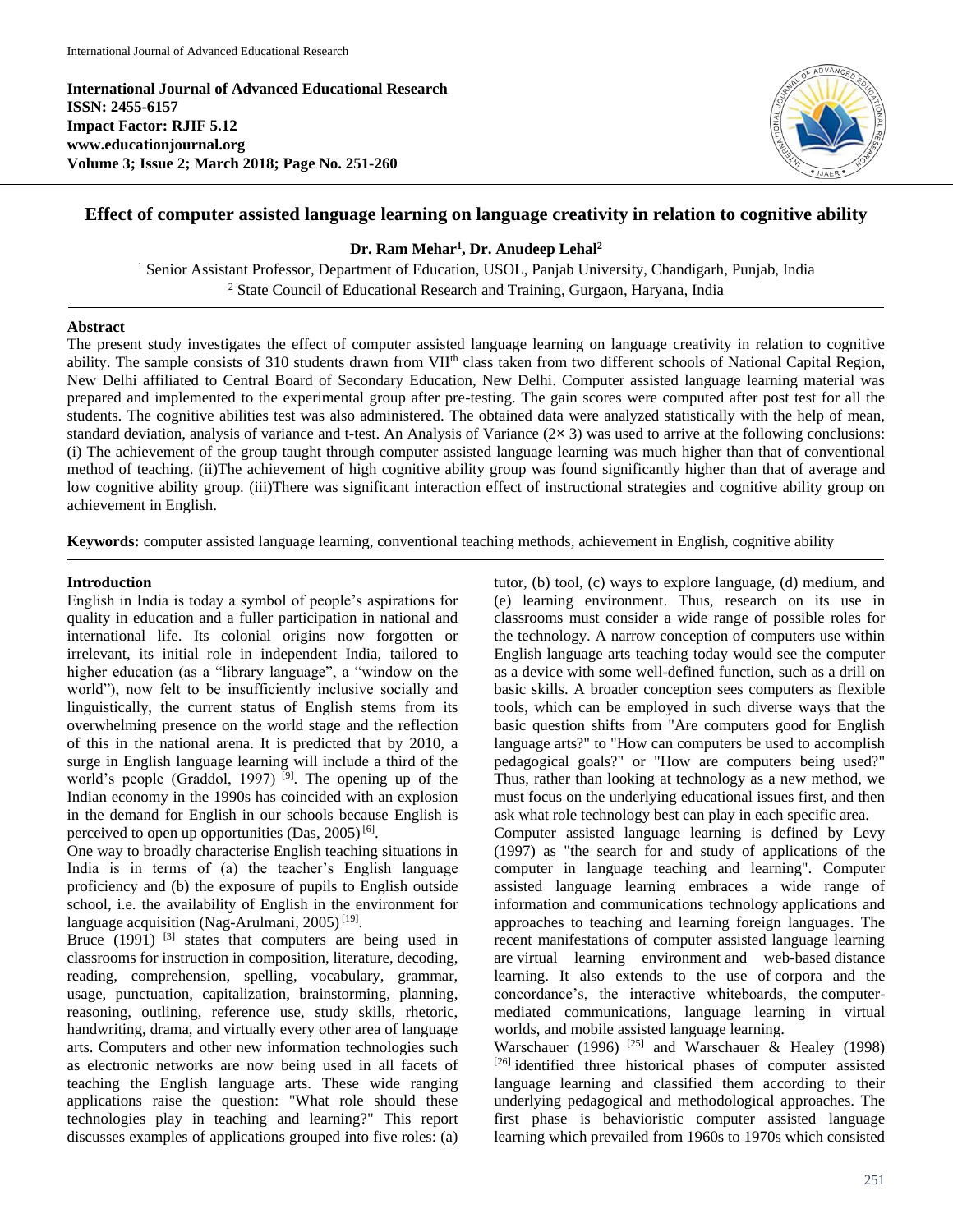of drill and practice materials in which the computer presented a stimulus and the learner provided a response.

The second phase is the communicative computer assisted language learning which is based on the communicative approach that became prominent in the late 1970s and 1980s (Underwood, 1984)<sup>[23]</sup>. In the communicative approach the focus is on using the language rather than analysis of the language, and grammar is taught in an implicit manner rather than explicit manner. It encourages originality and flexibility in student output of language.

The third phase integrative computer assisted language learning, started from the 1990s, tried to address criticisms of the communicative approach by integrating the teaching of language skills into tasks or projects to provide direction and coherence. Bruce  $(1991)$  <sup>[3]</sup> states that computer assisted language learning in this period saw a definitive shift from the use of the computer for drill and tutorial purposes (the computer as a finite, authoritative base for a specific task) to a medium for extending education beyond the classroom using the following media such as: (i) Multimedia (ii) Internet (iii) E-Learning (iv) Technology (v) Audio (vi) Video (vii) Webcam (viii) Blogging (ix) Whiteboards (x) Screen Casting (vii) Computers, Tablets and Mobile Devices

The concept of creativity is the ability to generate novel and useful ideas and solutions to everyday problems and challenges. Creativity is an organized, comprehensive and imaginative activity of brain towards an original outcome. The nature and the quality of the creative product include definitions of creativity which emphasizes the outcome or the product that is original, unique, valuable and novel. Guilford  $(1971)$ <sup>[10]</sup> points out the importance of trait concepts in the process of creativity. According to him traits are properties of individuals, and hence the most defensible way of discovering trait concept at present is that of factor analysis. The aptitude traits suggested by him are sensitivity, redefinition, fluency, flexibility and elaboration. Malhotra and Kumari (1990)<sup>[16, 17]</sup> defined language creativity as the multi-dimensional attitude that is differently distributed among the people and includes mainly the factors of fluency, flexibility, originality and elaboration.

Cognition plays a vital role in enhancing creativity. Having a rich store of knowledge in an area is the basis for creativity, but something more is needed. For many problems, that "something more" is the ability to break set-restructuring the problem to see things in a new way, which leads to a sudden insight. It is more likely that leaving the problem for a time interrupts rigid ways of thinking so you can restructure your view of the situation (Gleitman, Fridlund, & Reisberg, 2004)  $^{[8]}$ . Barbara (1996)<sup>[2]</sup> stated that human cognition is conscious and unconscious, concrete or abstract, as well as intuitive (like knowledge of a language) and conceptual (like a model of a language). Cognitive processes use existing knowledge and generate new knowledge.

# **Need and Significance of the study**

The present times demand curriculums integrate technology with the teaching learning practices to improve the achievement levels of the students particularly the language skills. Computer assisted language learning methodology can be applied in a variety of manner and techniques to achieve

the goals of English language teaching particularly in India where for the majority of the population English is a second language. Bruce  $(1991)$  <sup>[3]</sup> states that new information technologies such as computers and electronic networks are now being used in all facets of teaching English language. The computer can play five different roles: (a) tutor, (b) tool, (c) ways to explore language, (d) medium, and (e) learning environment in the teaching of language. Pervasive and multifaceted, information technology is beginning to integrate in all the traditional topics, methods, and goals of teaching. Thus, research on its use in classrooms must consider a wide range of possible roles for integrating the technology in the curriculum.

Now days, technology plays a vital role in the teaching learning of languages. Adopting proper teaching strategies helps teachers in solving learners' problems and brings remarkable improvement in their proficiency. Review of literature shows that the use of various teaching strategies gave quite positive in comparison to conventional teaching strategy. The purpose of this study is to focus on the practical implications of computer assisted language learning in the classroom to improve the listening, speaking, reading and writing skills in the English language in relation to cognitive ability. The investigators will investigate various methods and strategies on the use of computers to develop learners' listening, speaking, reading and writing skills in English language. The investigator aims to integrate the results from different data to carry out a holistic study. From a variety of research tools, the investigators hope to explore the phenomenon of using computers for language learners to develop their language skills in relation to cognitive ability. Therefore, the investigators explored the possibilities of using the computer assisted language learning to improve the skills of listening, speaking, reading and writing English among the secondary school students in relation to cognitive ability.

In the present age of globalization, English has emerged as the language of communication both at the national and international level. The current status of English as an international language stems from its overwhelming presence on the world stage and the reflection of this in the national arena. The purpose of this study is to focus on the practical implications of computer assisted language learning in the classroom to improve the listening, speaking, reading and writing skills in the English language. The investigator will investigate various methods and strategies on how to use computers to develop language learners' listening, speaking, reading and writing skills in their English as second language learning. The investigator presents research questions, various approaches of data collection and analysis taken in this study. The investigator aims to integrate the results from different data to carry out a holistic study. From a variety of research tools, the investigator hopes to explore the phenomenon of using computers for language learners to develop their language skills in depth along with language creativity.

Cognitive scientists frequently attempt to precisely specify their proposed mechanisms by implementing them as computer alograthim which can be tested in artificial intelligence programs. Researchers have tried to use artificial intelligence programs to show that the same principles that can explain general problem solving can also explain aspects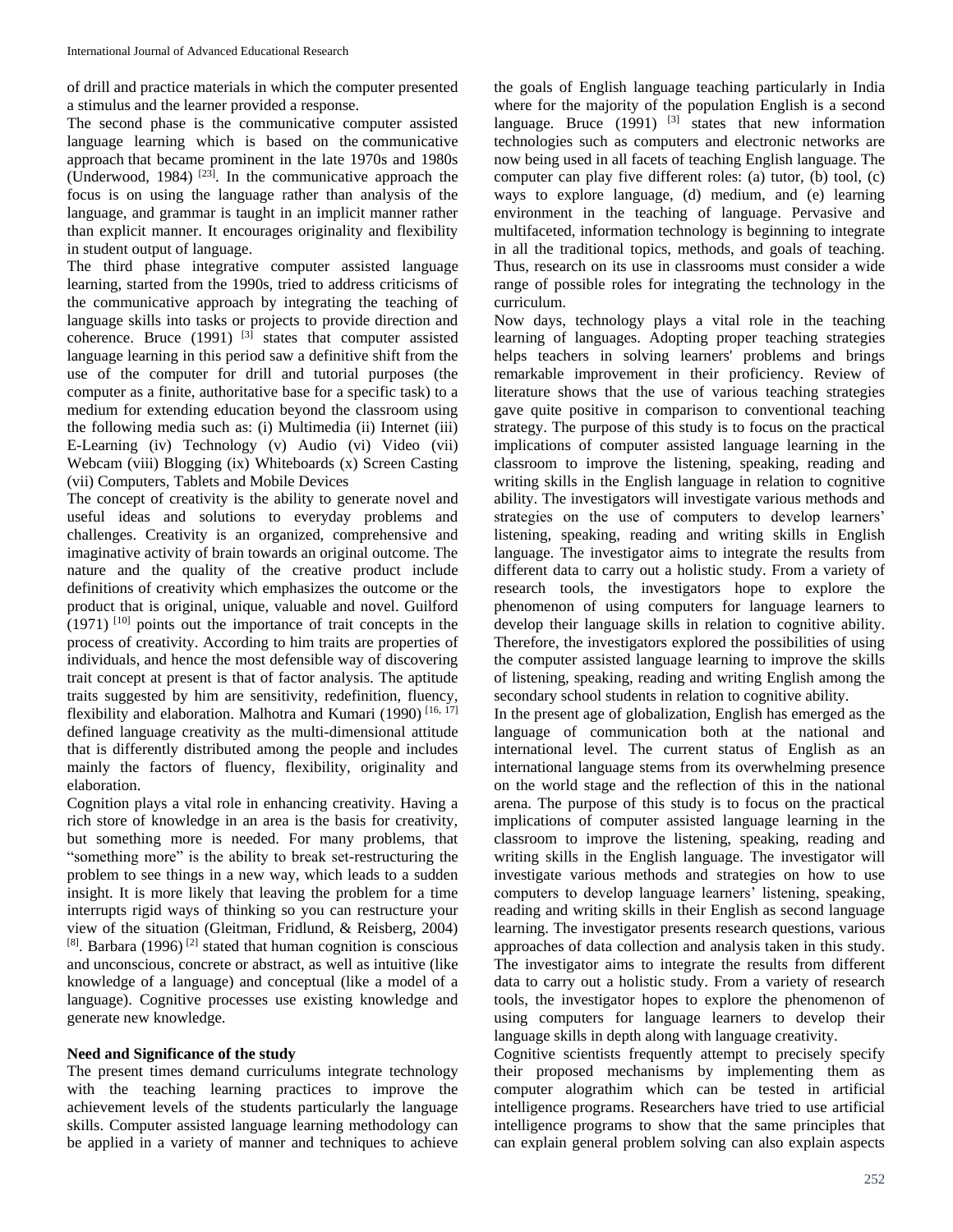of language acquisition and processing. The second way of conceptualizing human cognition emphasizes the difference between language and other abilities. A key idea is that many distinct domains of cognition exist and must be learnt separately, using different mental mechanisms. This approach is referred to as the 'modularity of cognition' or 'mental modules approach' (Chomsky, 1965)<sup>[5]</sup>.

# **Objectives**

- 1. To compare the language creativity of groups taught through computer assisted language learning and conventional teaching strategy in English.
- 2. To compare the high, average and low groups of students of cognitive ability with regards to language creativity.
- 3. To examine the interaction effect of instructional strategies and cognitive ability with regards to language creativity.

# **Hypotheses**

The study was designed to test the following hypotheses:

 $H<sub>1</sub>$ : There exists significant difference between the language creativity of groups taught through computer assisted language learning and conventional teaching strategy in English.

 $H<sub>2</sub>$ : There exists significant difference between the achievement of high, average and low cognitive ability groups of students with regards to language creativity

H3: There exists significant interaction effect of instructional strategies and cognitive ability with regards to language creativity.

#### **Sample**

The present study was conducted on a random sample of 310 students of VII<sup>th</sup> class English medium private schools (with facility to teach through computer and broad band connection) of Delhi affiliated to Central Board of Secondary Education, New Delhi. It included 155 students from Kendriya Vidalya Noida and 155 students from Mahamaya Balika Inter- College Senior Secondary School Noida in National Capital Region, New Delhi. It was random sample. The study was conducted on two intact groups, one is experimental group and another is conventional group in each school. The two schools were randomly selected from the total schools of New Delhi. The intact sections were selected from each school.

# **Design**

The present study was experimental in nature. One group was treated as experimental group and another group was treated as control group. The experimental group was taught through computer assisted language learning and control group was taught same topics with conventional teaching strategy by the investigators. The study covered two independent variables such as instructional strategies and cognitive ability. The variable of instructional strategies was studied at two levels, namely computer assisted language learning and conventional method of teaching. The variable of cognitive ability group was studied at three levels, such as high, average and low

cognitive ability group. The dependent variable was gain language creativity scores which was calculated as the difference in post-test and pre-test scores for the subject.

### **Tools**

The following tools were used for the collection of the data:

- 1. Combination Test in English was developed by the investigators.
- 2. Language Creativity Test by Malhotra and Kumari (1990) [16, 17] was used.
- 3. Cognitive Abilities Test by Thorndike and Hagen (1986)  $[22]$  was used.
- 4. 20 Lesson Plans based on by computer assisted language learning and conventional method of teaching was developed by the investigators.

# **Procedure**

After the selection of the sample and allocation of students to the two instructional strategies, the experiment was conducted in six phases. *Firstly,* the investigator made necessary arrangements with the Principal of the school selected for the experiment. *Secondly*, the achievement test was a combination test, it was conducted in three phases. (i) Students were given 40 minutes to complete the listening and reading test on the first day. (ii) 40 minutes were given to complete the writing test. (iii) The speaking test was conducted individually for 8minutes each student. Students were given two hours and thirty minutes to complete language creativity test. The tests were scored to obtain the information regarding the previous knowledge of the students. Before implementing the computer assisted language learning, the two groups i.e. experimental and control group were randomly decided and matched on the basis of pre-test scores so that equivalent groups could be formed. *Thirdly*, the cognitive abilities test was administered for the classification of the students. *Fourthly*, the language creativity test as a pre-test was employed before the delivery of the instructional material. The scores of language creativity test were called pre-test scores. *Fifthly*, treatment was given to experimental group with computer assisted language learning and control group with conventional method of teaching. *Sixthly,* after the delivery of instructional material the same language creativity test was conducted on both the groups. The scores of language creativity test were called post-test scores. The experimental and control group scores were compared according to their pre and post-test scores. The difference was called gain language creativity scores.

#### **Analysis and interpretation of the results Analysis of Descriptive Statistics**

The mean gain language creativity scores of students falling into two groups were subjected to descriptive statistics such as mean and standard deviation to analyze the effect of subjecting the groups to different instructional treatments on gain language creativity scores. The obtained gain language creativity scores for experimental and control group has been given in table -1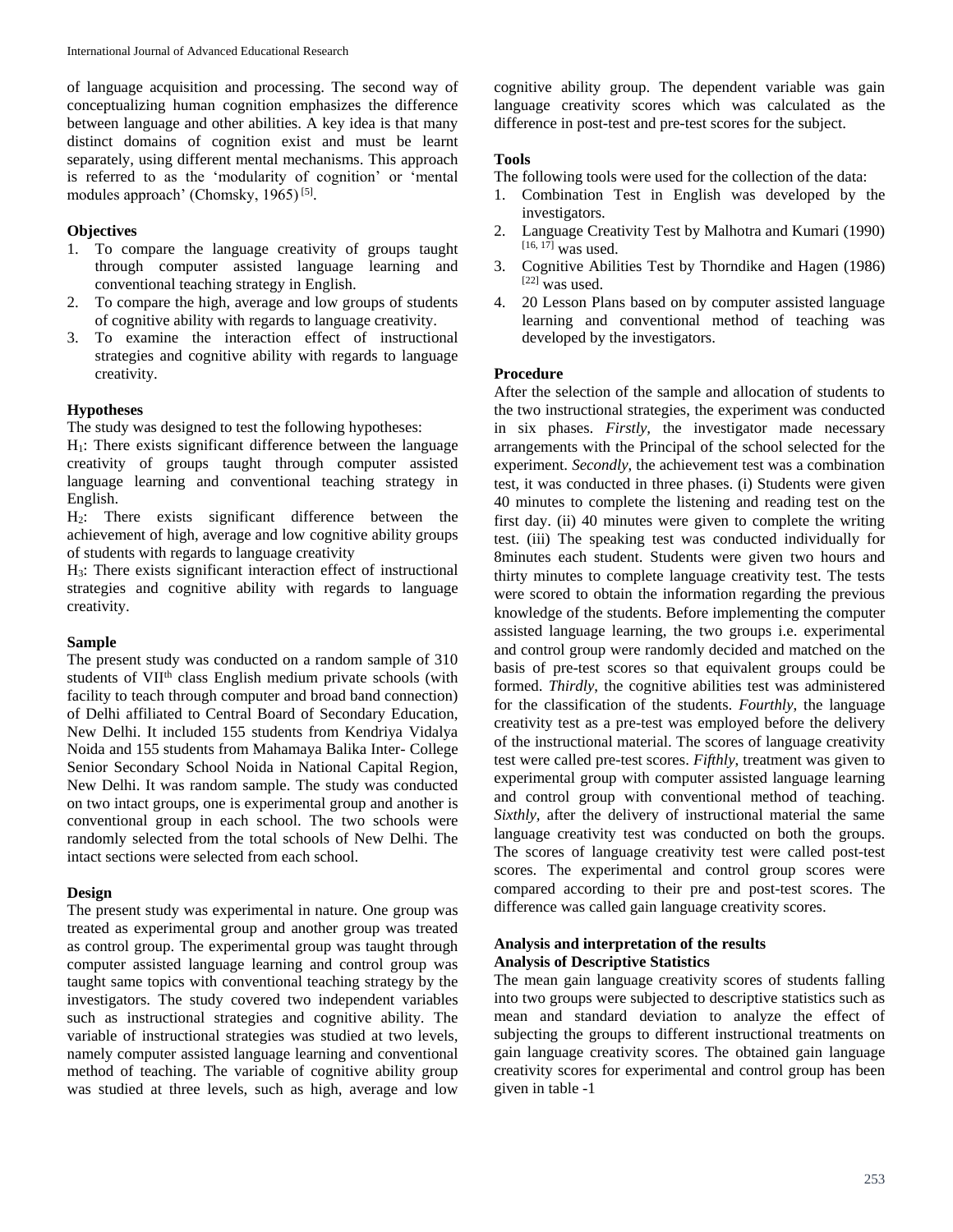| <b>Variables</b>                 | <b>Experimental Group</b> |        | <b>Control Group</b> |    |             | Total     |     |             |       |
|----------------------------------|---------------------------|--------|----------------------|----|-------------|-----------|-----|-------------|-------|
|                                  |                           | Mean   | <b>SD</b>            | N  | <b>Mean</b> | <b>SD</b> |     | <b>Mean</b> | SD    |
| <b>High Cognitive Ability</b>    | 42                        | 180.38 | 65.34                | 42 | 90.98       | 41.92     | 84  | 135.68      | 70.70 |
| <b>Average Cognitive Ability</b> | 71                        | 150.22 | 70.52                | 71 | 88.29       | 42.49     | 142 | 19.26       | 65.81 |
| Low Cognitive Ability            | 42                        | 122.21 | 39.43                | 42 | 72.88       | 28.73     | 84  | 97.55       | 42.33 |
| <b>Total Cognitive Ability</b>   | 155                       | 150.94 | 65.08                | 84 | 84.05       | 38.88     | 310 | 117.50      | 63.24 |
| $C = \Gamma 110.1 0017$          |                           |        |                      |    |             |           |     |             |       |

**Table 1:** A summary of descriptive statistics of mean gain language creativity scores of experimental and control group

*Source*: Field Study, 2016

To substantiate the data presented in table-1, a bar diagram is drawn to depict mean gain language creativity scores for high, average low and total cognitive ability groups of experimental and control group has been given in fig -1.



**Fig 1:** Bar diagram showing comparison of mean gain language creativity scores of experimental and control group

The table and fig-1 shows that the mean gain language

creativity score of total cognitive ability of experimental group is 150.94 and of control group is 84.05. This shows that the mean gain scores of cognitive ability group is higher for the experimental group than that of control group with respect to language creativity. Further, the above table reveals that the mean gain language creativity score of high cognitive ability group of experimental group is 180.38 and of control group is 90.98. This shows that the mean gain language creativity scores of high cognitive ability is higher for the experimental group than that of control group. And, for average cognitive ability, it is observed that mean gain language creativity of experimental group is 150.22 and of control group is 88.29. And, for low cognitive ability, it is observed that mean gain language creativity of experimental group is 122.21 and of control group is 72.88. This shows that the mean gain language creativity score of low cognitive ability group is higher for experimental group than that of the control group.

#### **Analysis of variance on gain language creativity scores**

The sum of squares, degree of freedom, mean sum of squares and F-ratio have been presented in table-2.

| <b>Source of Variation</b> | <b>Sum of Squares</b> | Df  | <b>Mean of Sum of Squares</b> | F-ratio    |
|----------------------------|-----------------------|-----|-------------------------------|------------|
| Instructional Strategy (A) | 326298.18             |     | 326298.18                     | $121.10**$ |
| Cognitive Ability (B)      | 61606.10              |     | 30803.05                      | $11.43**$  |
| Interaction $(A \times B)$ | 17924.83              |     | 8962.42                       | $3.33*$    |
| Error Terms                | 819125.54             | 304 | 2694.49                       |            |

**Table 2:** Summary of Analysis of Variance (2×3) factorial design on language creativity

\*Significant at 0.05 level \*\*Significant at 0.01 level (Critical Value 3.87 at 0.05 and 6.72 at 0.01 level, df 1/304) (Critical Value 3.03 at 0.05 and 4.68 at 0.01 level, df 2/304)

#### **Instructional Strategy (A)**

It is observed from the table-2 that the F-ratio for difference in mean gain language creativity scores of computer assisted language learning and conventional method of teaching is 121.10, which in comparison to the table value is found significant at 0.01 levels of significance. It shows that the two groups are different beyond the contribution of chance. Hence, the hypothesis  $H_1$ : There exists significant difference between the language creativity of groups taught through computer

assisted language learning and conventional teaching strategy in English, is accepted. The result indicates that the language creativity of group taught through computer assisted language learning is much higher than that of conventional method of teaching.

In order to probe deeper, F-ratio is followed by t-test. The values of the t-ratio for the two groups have been given in the table-3.

**Table 3:** t-ratios for mean gain language creativity scores of experimental and control group

| Variable                               | <b>Experimental Group N Mean SD</b> | $\mid$ Control Group N Mean SD $\mid$ SE <sub>D</sub> |      | t-Value   |
|----------------------------------------|-------------------------------------|-------------------------------------------------------|------|-----------|
| <b>Gain Language Creativity Scores</b> | 155 150.94 65.08                    | 155 84.05 38.88                                       | 6.08 | $11.01**$ |

\*\*Significant at 0.01 level

(Critical Value 1.97 at 0.05 and 2.50 at 0.01 level, df =308)

A bar diagram has been drawn to depict the mean gain language creativity scores has been presented in fig-2.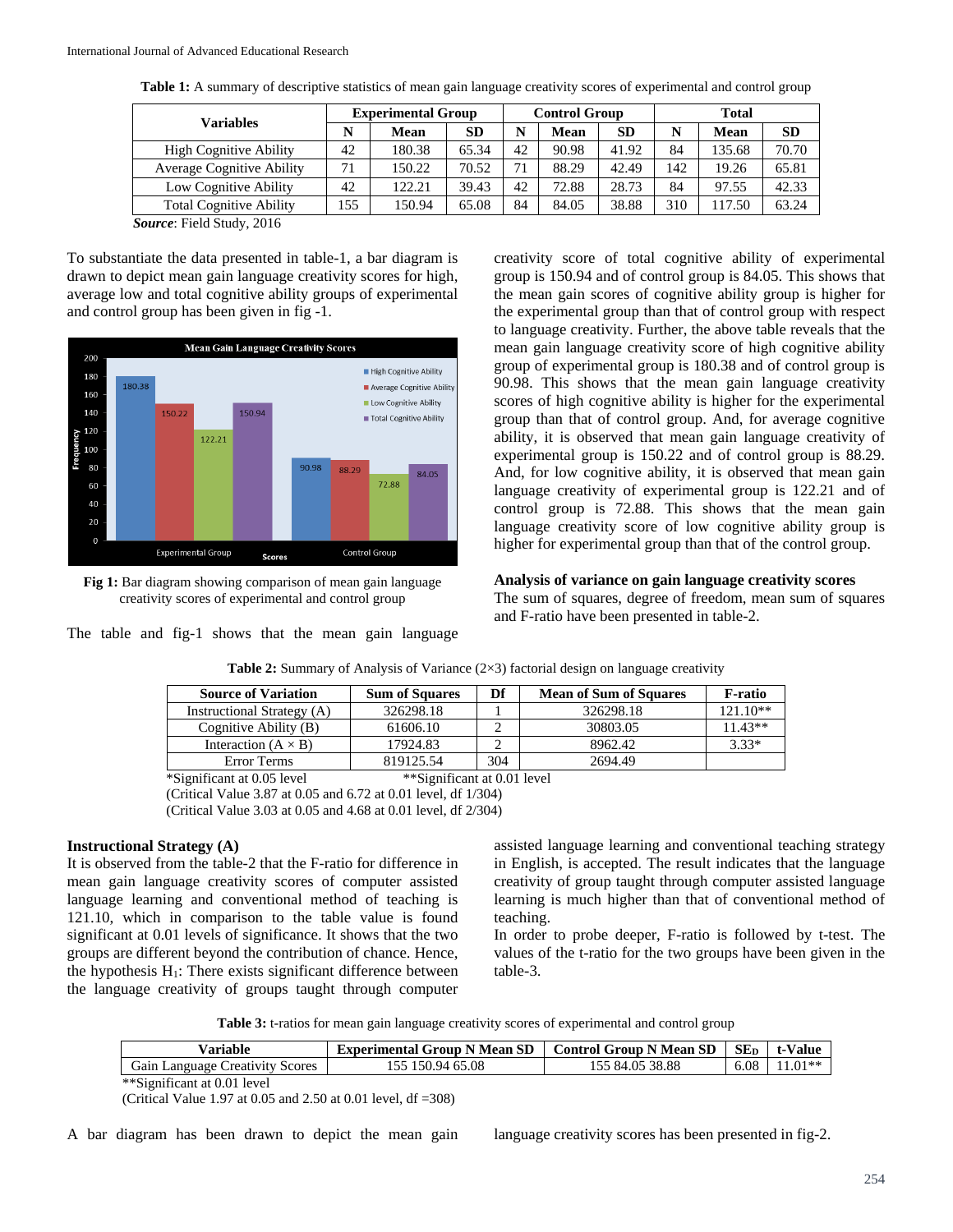

**Fig 2:** Bar diagram showing comparison of mean gain language creativity scores of experimental and control group

It is observed from the table-3 and fig-2 that the mean gain language creativity scores of experimental group i.e. group taught through computer assisted language learning is 150.94, which is higher than the corresponding mean gain language creativity scores of 84.05 for the control group i.e. group taught through conventional method of teaching. The t-value testing the significance of mean gain difference on language creativity in English of experimental and control group is 11.01, which in comparison to the table value is found significant at 0.01 levels of significance. Hence, the hypothesis of significant difference is accepted in case of computer assisted language learning and conventional method of teaching irrespective of grouping across other variables. The result indicates that the students taught through computer assisted language learning perform significantly better in language creativity than that of students who are taught through conventional method of teaching.

#### **Cognitive Ability (B)**

Table-2 shows that the F-ratio for difference of mean gain language creativity scores of different cognitive ability group is 11.43, which in comparison to the table value is found significant at 0.01 levels of significance. Hence, the hypothesis  $H_2$ : There exists significant difference between the achievement of high, average and low cognitive ability groups of students with regards to language creativity. The result indicates that language creativity scores of high cognitive ability group are higher than that of average and low cognitive ability group.

To investigate further F-ratio is followed by t-test. The values of the t-ratio for different cognitive ability group have been given in the table -4.

**Table 4:** t-ratio for different cognitive ability groups on mean gain language creativity scores

| <b>Variables</b>                                               | <b>High Cognitive Ability N</b><br>Mean SD 84 135.68 70.70 | <b>Average Cognitive Ability N</b><br>Mean SD 142 119.26 65.81 | Low Cognitive Ability N<br>Mean SD 84 97.55 42.33 |
|----------------------------------------------------------------|------------------------------------------------------------|----------------------------------------------------------------|---------------------------------------------------|
| High Cognitive Ability N Mean<br>SD 84 135.68 70.70            | --                                                         | 1.76                                                           | $4.24**$                                          |
| <b>Average Cognitive Ability</b><br>N Mean SD 142 119.26 65.81 | $- -$                                                      |                                                                | $2.71**$                                          |
| Low Cognitive Ability<br>N Mean SD 84 97.55 42.33              | --                                                         |                                                                | --                                                |

\*\* Significant at 0.01 level

A bar diagram has been drawn to depict the mean gain language creativity scores of high, average and low cognitive ability groups has been presented in fig-3.



**Fig 3:** Bar diagram showing comparison of mean gain language creativity scores of different cognitive ability group

Table-4and fig-3 shows that the mean gain language creativity score of high cognitive ability group is 135.68, which is higher than the corresponding mean gain language creativity score of 119.26 for average cognitive ability group. The t-ratio for difference in gain language creativity scores of high and average cognitive ability is 1.76, which in comparison to the table value (t  $_{0.05}$ = 1.98, df 224) is not found significant even at 0.05 level of significance. Hence, the hypothesis of significant difference is not accepted in case of high and average cognitive ability irrespective of grouping across other variables. The result indicates that the mean gain language creativity score is not found significant for high and average cognitive ability group.

Table-4and fig-3 shows that the mean gain language creativity score of high cognitive ability group is 135.68, which is higher than the mean gain language creativity score of 97.55 for low cognitive ability group. The t-ratio for difference in gain language creativity scores of high and low cognitive ability group is 4.24, which in comparison to the table value (t  $_{0.01}$  = 2.62, df 166) is found significant at 0.01 level of significance. Hence, the hypothesis of significant difference is accepted in case of high and low cognitive ability irrespective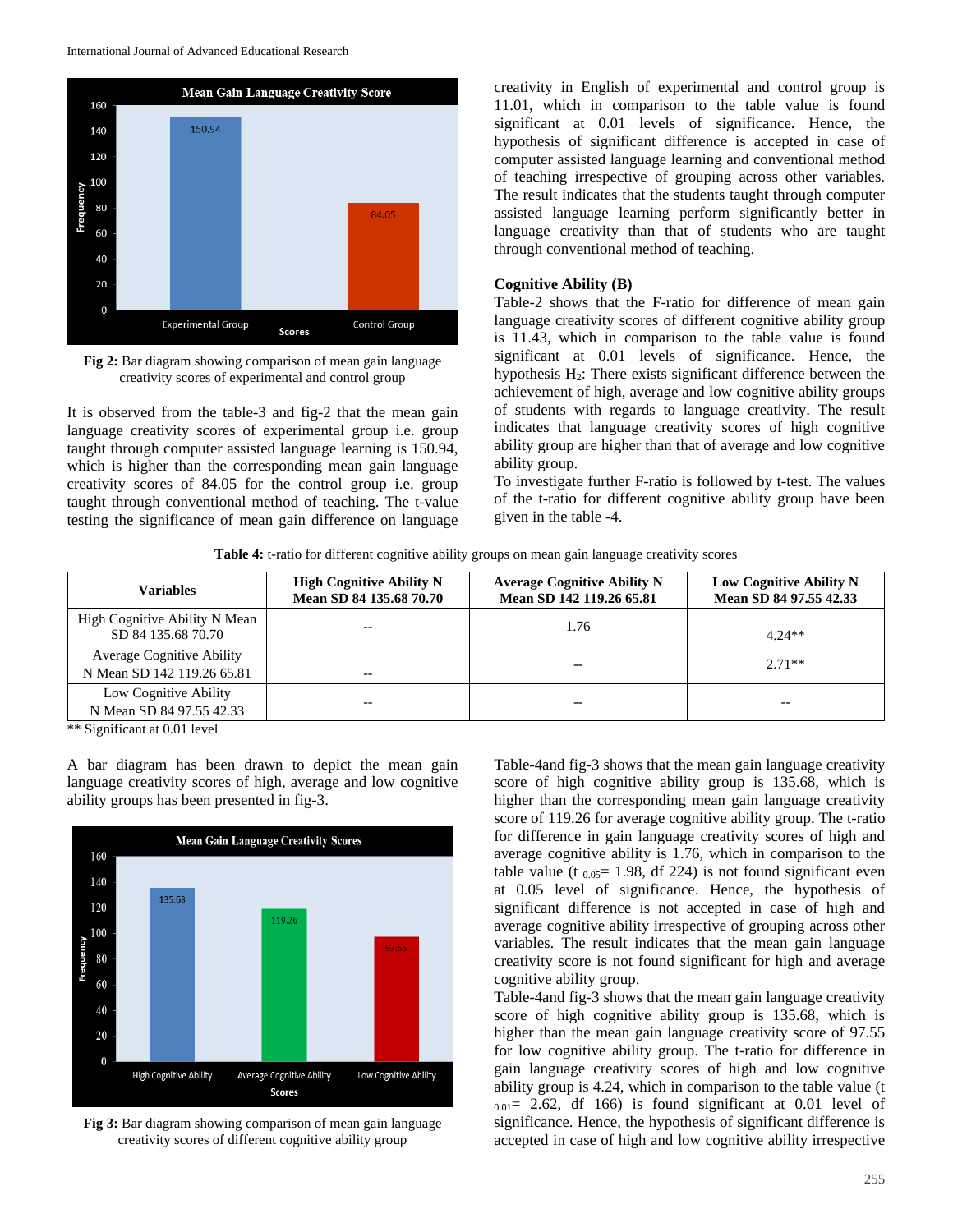of grouping across other variables. The result indicates that high cognitive ability group of students perform significantly better than that of low cognitive ability group of students with regard to gain language creativity scores.

Table-4and fig-3 shows that the mean gain language creativity score of average cognitive ability group is 119.26, which is higher than the corresponding mean gain language creativity score of 97.55 for low cognitive ability group. The t-ratio for difference in gain language creativity scores of average and low cognitive ability group is 2.71, which in comparison to the table value ( t  $_{0.01}$  = 2.62, df 224) is found significant even at 0.01 level of significance. Hence, the hypothesis of significant difference is accepted in case of average and low cognitive ability irrespective of grouping across other variables. The result indicates that the average cognitive ability groups of students perform significantly better than that of low cognitive ability group of students with regard to gain language creativity scores.

# **Interaction between instructional strategies and cognitive ability (A×B)**

Table-2 shows that the F-ratio for interaction between computer assisted language learning and cognitive ability group is 3.12, which in comparison to table value is found significant at 0.05 levels of significance. It indicates that variable of instructional strategy interacts with cognitive ability to yield significant difference in respect of gain language creativity scores. Hence, the hypothesis  $H<sub>3</sub>$ : There exists significant interaction effect of instructional strategies and cognitive ability with regards to language creativity, is accepted. The result indicates that there is a significant difference in gain language creativity scores in English due to interaction effect of instructional strategies and cognitive ability group.

To ascertain the significance of difference among means of different cognitive ability of experimental and control groups. The t- ratios are calculated which have been shown in table-5

| <b>Variables</b>     |                                                               |                               | <b>Experimental Group</b>          |                        | <b>Control Group</b>         |                                   |                       |
|----------------------|---------------------------------------------------------------|-------------------------------|------------------------------------|------------------------|------------------------------|-----------------------------------|-----------------------|
|                      |                                                               | <b>C1 N Mean</b><br>42 180.38 | C <sub>2</sub> N Mean<br>71 150.22 | C3 N Mean<br>42 122.21 | <b>C1 N Mean</b><br>42 90.98 | C <sub>2</sub> N Mean<br>71 88.29 | C3 N Mean<br>42 72.88 |
| Experimental<br>rour | <b>High Cognitive Ability</b><br>N Mean SD 42 180.38 65.34    |                               | $2.30*$                            | $4.94**$               | $7.46**$                     | $8.17**$                          | $9.71**$              |
|                      | <b>Average Cognitive Ability</b><br>N Mean SD 71 150.22 70.52 |                               |                                    | $2.71**$               | $5.60**$                     | $6.34**$                          | $8.17**$              |
|                      | Low Cognitive Ability<br>N Mean SD 42 122.21 39.43            |                               |                                    |                        | $3.52**$                     | $4.29**$                          | $6.55**$              |
| Control Group        | <b>High Cognitive Ability</b><br>N Mean SD 42 90.98 41.92     |                               |                                    |                        |                              | 0.33                              | $2.31*$               |
|                      | <b>Average Cognitive Ability</b><br>N Mean SD 71 88.29 42.49  |                               |                                    |                        | --                           |                                   | $2.30*$               |
|                      | Low Cognitive Ability<br>N Mean SD 42 72.88 28.73             |                               |                                    |                        |                              |                                   |                       |

Table 5: t-ratio for difference in mean gain language creativity scores of instructional strategies and different cognitive ability group

\*Significant at 0.05 level \*\*Significant at 0.01 level

Note: Here  $C_1$  stands for High Cognitive Ability,  $C_2$  for Average Cognitive Ability and  $C_3$  for Low Cognitive Ability

**Mean Gain Language Creativity Score** 200 High Cognitive Ability 180 Average Cognitive Ability 18038 160 Low Cognitive Ability  $140$ 150.22 120 122.21 100 80 60 72.88  $4<sub>C</sub>$  $2<sub>C</sub>$ **Experimental Group** Control Group Scores

A bar diagram has been drawn to substantiate the results has been given in fig-4.

**Fig 4:** Bar diagram showing mean gain language creativity scores for interaction effect of instructional strategies and cognitive ability

Table-5 and fig- 4 reveals that high cognitive ability group with mean of 180.38 of experimental group shows higher mean gain language creativity scores than that of average cognitive ability group with mean 150.22 of experimental group. The t-ratio for difference in mean gain language creativity scores of high and low cognitive ability of experimental group is 2.30, which in comparison to the table value (t  $_{0.05}$ =1.98, df 111) is found significant at 0.05 level of significance. Hence, the high cognitive ability of experimental group exhibits higher mean gain language creativity scores than that of average cognitive ability of experimental group.

Table-5 and fig-4 reveals that high cognitive ability group with mean of 180.38 of experimental group shows higher mean gain language creativity scores than that of low cognitive ability group with mean 122.21 of experimental group. The t-ratio for difference in mean gain language creativity scores of high and low cognitive ability of experimental group is 4.94, which in comparison to the table value (t  $_{0.01}$ =2.64, df 82) is found significant at 0.01 level of significance. Hence, the high cognitive ability of experimental group exhibits higher mean gain language creativity scores than that of low cognitive ability of experimental group.

Table-5 and fig- 4 shows that high cognitive ability group with mean of 180.38 of experimental group exhibits higher mean gain language creativity scores than that of high cognitive ability group with mean 90.98 of control group. The t-ratio for difference in mean gain language creativity scores of high cognitive ability of experimental and control group is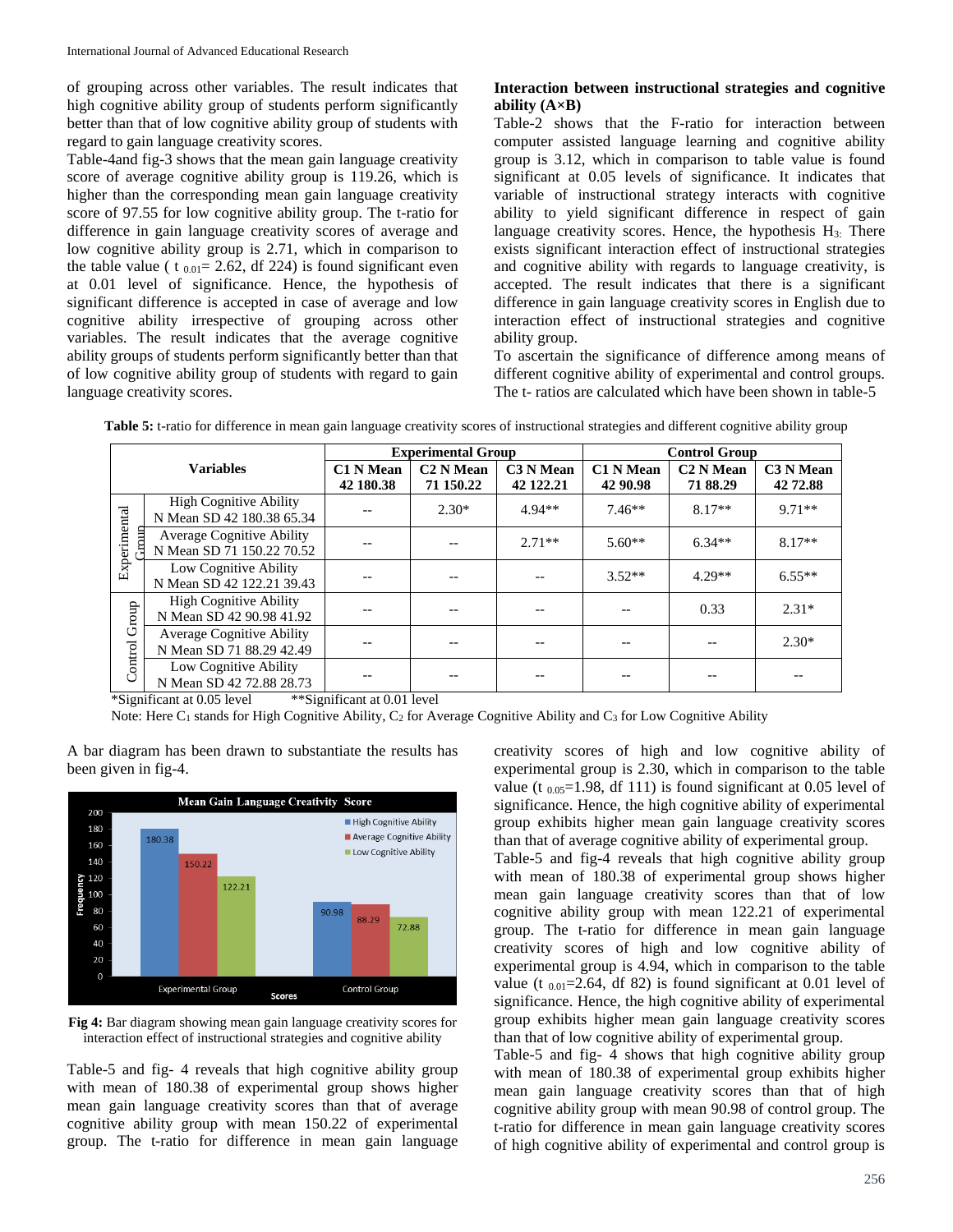7.46, which in comparison to the table value (t  $_{0.01}$ =2.64, df 82) is found significant at 0.01 level of significance. Hence, the high cognitive ability of experimental group possesses higher mean gain language creativity scores than that of high cognitive ability of control group.

Table-5 and fig- 4 indicates that high cognitive ability group with mean of 180.38 of experimental group exhibits higher mean gain language creativity scores than that of average cognitive ability group with mean 88.29 of control group. The t-ratio for difference in mean gain language creativity scores of high cognitive ability of experimental group and average cognitive ability of control group is 8.17, which in comparison to the table value (t  $_{0.01}$ =2.62, df 111) is found significant at 0.01 level of significance. Hence, the high cognitive ability of experimental group possesses higher mean gain language creativity scores than that of average cognitive ability of control group.

Table-5 and fig- 4 reveals that high cognitive ability group with mean of 180.38 of experimental group possesses higher mean gain language creativity scores than that of low cognitive ability group with mean 72.88 of control group. The t-ratio for difference in mean gain language creativity scores of high cognitive ability of experimental group and low cognitive ability of control group is 9.71, which in comparison to the table value (t  $_{0.01}$ =2.64, df 82) is found significant at 0.01 level of significance. Hence, the high cognitive ability of experimental group exhibits higher mean gain language creativity scores than that of low cognitive ability of control group.

Table-5 and fig- 4 shows that average cognitive ability group with mean of 150.22 of experimental group exhibits higher mean gain language creativity scores than that of low cognitive ability group with mean 122.21 of experimental group. The t-ratio for difference in mean gain language creativity scores of average and low cognitive ability of experimental group is 2.71, which in comparison to the table value (t  $_{0.01}$ =2.62, df 111) is found significant at 0.01 level of significance. Hence, the average cognitive ability of experimental group exhibits higher means gain language creativity scores than that of low cognitive ability of experimental group.

Table-5 and fig- 4 shows that average cognitive ability group with mean of 150.22 of experimental group exhibits higher mean gain language creativity scores than that of high cognitive ability group with mean 90.98 of control group. The t-ratio for difference in mean gain language creativity scores of average cognitive ability of experimental group and high cognitive ability of control group is 5.60, which in comparison to the table value (t  $_{0.01}$ =2.62, df 111) is found significant at 0.01 level of significance. Hence, the average cognitive ability of experimental group exhibits higher means gain language creativity scores than that of high cognitive ability of control group.

Table-5 and fig- 4 shows that average cognitive ability group with mean of 150.22 of experimental group exhibits higher mean gain language creativity scores than that of average cognitive ability group with mean 88.29 of control group. The t-ratio for difference in mean gain language creativity scores of average cognitive ability of experimental and control group is 6.34, which in comparison to the table value (t  $_{0.01}$ =2.61, df

140) is found significant at 0.01 level of significance. Hence, the average cognitive ability of experimental group exhibits higher means gain language creativity scores than that of average cognitive ability of control group.

Table-5 and fig- 4 shows that average cognitive ability group with mean of 150.22 of experimental group exhibits higher mean gain language creativity scores than that of low cognitive ability group with mean 72.88 of control group. The t-ratio for difference in mean gain language creativity scores of average cognitive ability of experimental group and low cognitive ability of control group is 8.17, which in comparison to the table value (t  $_{0.01}$ =2.62, df 111) is found significant at 0.01 level of significance. Hence, the average cognitive ability of experimental group exhibits higher means gain language creativity scores than that of low cognitive ability of control group.

Table 4.22 and fig 4.20 Table-5 and fig- 4 indicates that low cognitive ability group with mean of 122.21 of experimental group exhibits higher mean gain language creativity scores than that of high cognitive ability group with mean 90.98 of control group. The t-ratio for difference in mean gain language creativity scores of low cognitive ability of experimental group and high cognitive ability of control group is 3.52, which in comparison to the table value (t  $_{0.01}$ =2.64, df 82) is found significant at 0.01 level of significance. Hence, the low cognitive ability of experimental group exhibits higher mean gain language creativity scores than that of high cognitive ability of control group.

Table-5 and fig- 4 indicates that low cognitive ability group with mean of 122.21 of experimental group exhibits higher mean gain language creativity scores than that of average cognitive ability group with mean 88.29 of control group. The t-ratio for difference in mean gain language creativity scores of low cognitive ability of experimental group and average cognitive ability of control group is 4.29, which in comparison to the table value (t  $_{0.01}$ =2.62, df 111) is found significant at 0.01 level of significance. Hence, the low cognitive ability of experimental group exhibits higher mean gain language creativity scores than that of average cognitive ability of control group.

Table-5 and fig- 4 indicates that low cognitive ability group with mean of 122.21 of experimental group exhibits higher mean gain language creativity scores than that of low cognitive ability group with mean 72.88 of control group. The t-ratio for difference in mean gain language creativity scores of low cognitive ability of experimental and control group is 6.55, which in comparison to the table value (t  $_{0.01}$ =2.64, df 82) is found significant at 0.01 level of significance. Hence, the low cognitive ability of experimental group exhibits higher mean gain language creativity scores than that of low cognitive ability of control group.

Table-5 and fig- 4 indicates that the high cognitive ability group with mean of 90.98 of control group exhibits higher mean gain language creativity scores than that of average cognitive ability of control group with mean of 88.29.The tratio for difference in mean gain language creativity scores of high and average cognitive ability of control group is 0.33, which in comparison to table value (t  $_{0.05}$ =1.98, df 111) is not found significant even at 0.05 level of significance. Hence, the high cognitive ability of control group do not possess higher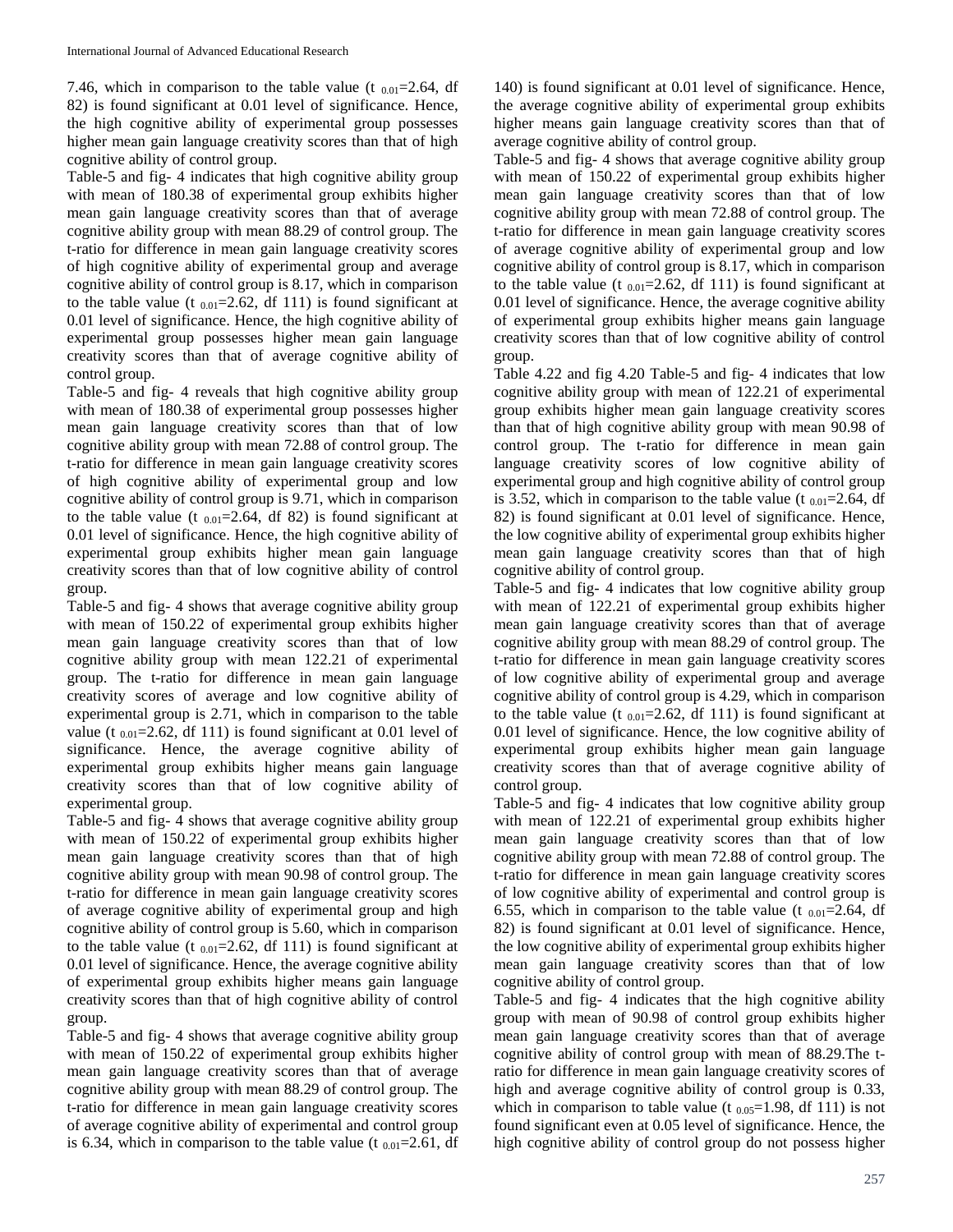mean gain language creativity scores than that of average cognitive ability of control group.

Table-5 and fig- 4 reveals that high cognitive ability group with mean of 90.98 of control group exhibits higher mean gain language creativity scores than that of low cognitive ability group with mean 72.88 of control group. The t-ratio for difference in mean gain language creativity scores of high and low cognitive ability of control group is 2.31, which in comparison to the table value (t  $_{0.05}=1.99$ , df 82) is found significant at 0.05 level of significance. Hence, the high cognitive ability of control group possesses higher mean gain language creativity scores than that of low cognitive ability of control group.

Table-5 and fig- 4 reveals that average cognitive ability group with mean of 88.29 of control group exhibits higher mean gain language creativity scores than that of low cognitive ability with mean 72.88 of control group. The t-ratio for difference in mean gain language creativity scores of average and low cognitive ability of control group is 2.30, which in comparison to the table value (t  $_{0.01}$ =1.98, df 111) is found significant at 0.05 levels of significance. Hence, the average cognitive ability of control group possesses higher mean gain language creativity scores than that of low cognitive ability of control group.

# **Discussion of the results**

The findings of the study reveals that computer assisted language learning is more effective than the conventional methods of teaching of English with regards to language creativity. Hence, the Hypothesis,  $H_1$ : There exists significant difference between the language creativity of groups taught through computer assisted language learning and conventional teaching strategy in English, is accepted. The results are supported by the findings of Mammucari  $(1989)$ <sup>[18]</sup> that there is a positive impact of teacher training programs in creativity on improving observable traits of creative teaching. Malhotra and Kumari (1990)<sup>[16, 17]</sup> found that the students who were exposed to the synectics method of teaching showed significant improvement on all the four factors viz. fluency, flexibility, originality and elaboration. Fatemi (2003) [3] demonstrated the practical implications of understanding the creativity of language for language education. Carter and McCarthy (2004)<sup>[4]</sup> found that creativity had a positive impact on narrative and related story-telling genres. Huh  $(2005)$ <sup>[13]</sup> found a positive impact of incorporating creative thinking skills into language instruction in computer assisted language learning environments. Lee  $(2006)^{[15]}$  found that creativity can be enhanced through conscious and creative efforts. Wang (2011)<sup>[24]</sup> reported the positive role of language retrieved pictures in supporting computer mediated intercultural brainstorming to promote creativity.

The findings are contradicted by the studies of Baldensperger  $(2014)$ <sup>[1]</sup> who found no statistically significant evidence indicating brain/mind learning environments increases creativity scores more than non-brain/mind learning environments, suggesting a need for future studies to investigate students' creativity levels and the application of research from the neurosciences in education.

The findings of the present study reveal that the high cognitive ability group is better than that of average and low cognitive

ability with regards to language creativity. Hence, the Hypothesis,  $H_2$ : There exists significant difference between the achievement of high, average and low cognitive ability groups of students with regards to language creativity is accepted. The results are supported by the findings of Han (2000) that creative ability in young children is rather domainspecific. Carter and McCarthy  $(2004)$ <sup>[4]</sup> found that creativity had a positive impact on narrative and related story-telling genres. Lee (2006)<sup>[15]</sup> found that creativity can be enhanced through conscious and creative efforts.

The present study reveals that the interaction effect of instructional strategies and cognitive ability is significant in English with regards to language creativity. Hence, the Hypothesis, H<sub>3</sub>: There exists significant interaction effect of instructional strategies and cognitive ability with regards to language creativity, is accepted. The results are supported by the findings of Malhotra and Kumari (1990)<sup>[16, 17]</sup> who found that the students who were exposed to the synectics method of teaching showed significant improvement on all the four factors viz. fluency, flexibility, originality and elaboration. Kennedy  $(2007)$  <sup>[14]</sup> found that the computer assisted vocabulary learning program was successful in significantly increasing students' receptive and productive knowledge of foreign language vocabulary words. Salemic (2010)<sup>[21]</sup> found positive effects of instruction emphasizing fluency, flexibility, originality, and elaboration on students' vocabulary acquisition and reading comprehension.

#### **Findings**

- 1. The performance of group taught through computer assisted language learning strategy was found significantly higher than that of conventional teaching strategy with regards to language creativity.
- 2. The performance of high cognitive ability group was found significantly higher than that of average and low cognitive ability group of students with regards to language creativity. Further analysis revealed that:
- (i) The mean gain language creativity scores were not found significant for high and average cognitive ability group.
- (ii) The mean gain language creativity scores were found significantly higher for high and low cognitive ability group.
- (iii) The mean gain language creativity scores were found significantly higher for average and low cognitive ability group.
- 3. There was significant interaction effect of instructional strategies and cognitive ability group with regards to language creativity. Further analysis revealed that:
- 1) The high cognitive ability of experimental group possesses higher mean gain language creativity score than that of average and low cognitive ability of experimental group.
- 2) The high cognitive ability of experimental group possesses higher mean gain language creativity score than that of high, average and low cognitive ability of control group.
- 3) The average cognitive ability of experimental group exhibits higher mean gain language creativity scores than that of low cognitive ability of experimental group.
- 4) The average cognitive ability of experimental group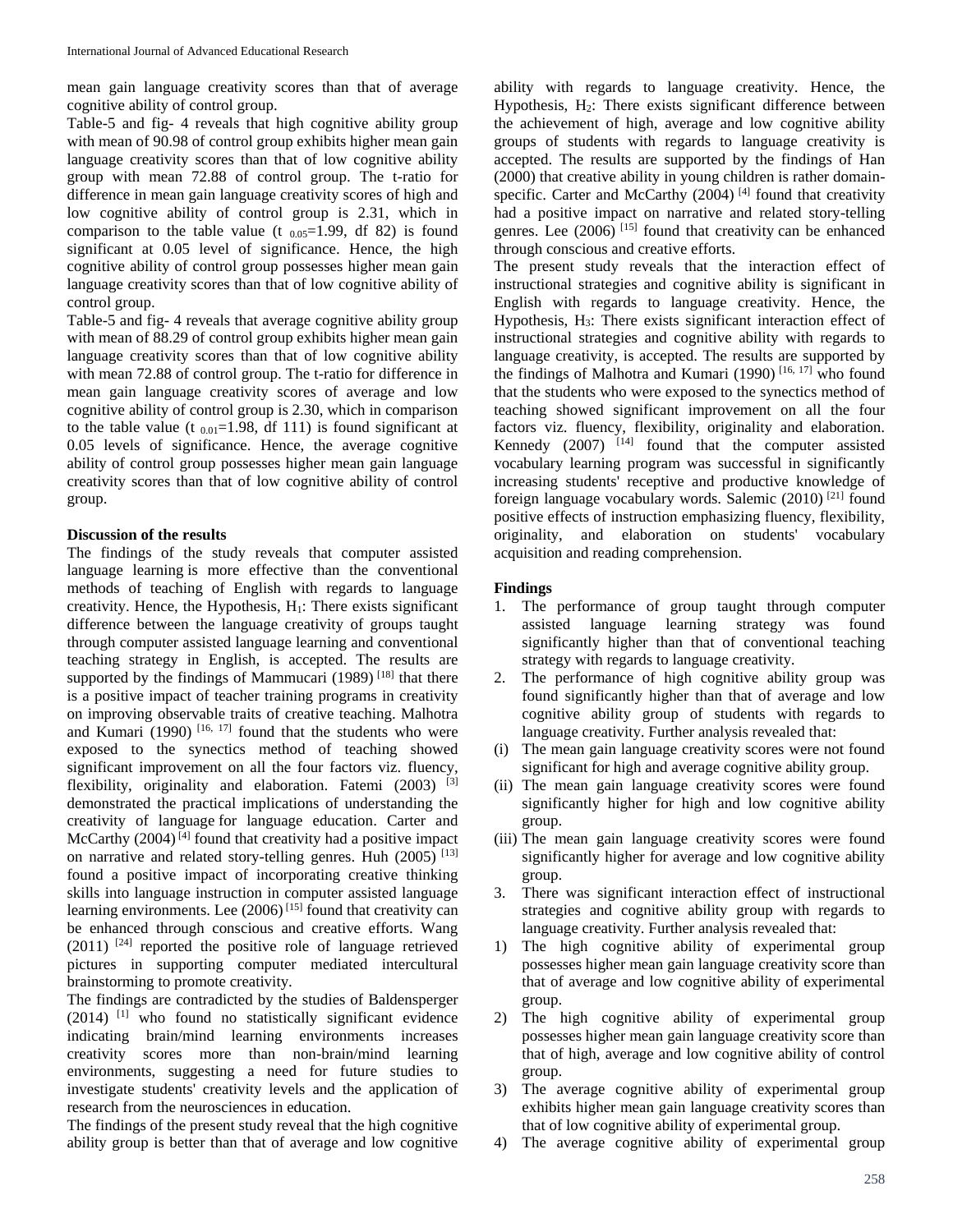exhibits higher mean gain language creativity score than that of high, average and low cognitive ability of control group.

- 5) The low cognitive ability of experimental group exhibits higher mean gain language creativity score than that of high, average and low cognitive ability of control group.
- 6) The high and average cognitive ability of control group did not yield significant difference in mean gain language creativity scores.
- 7) The high cognitive ability of control group possesses higher mean gain language creativity score than that of low cognitive ability of control group.
- 8) The average cognitive ability of control group possesses higher mean gain language creativity score than that of low cognitive ability of control group.

The present research gives conclusive and practical evidence in favour of computer assisted language learning and emphasizes that it should be explored and blended in the teaching learning practices to play a pivotal role in enhancing the English language skills of the learners. It can be blended with conventional methods of teaching to enable the learners optimize their skills.

# **Educational implications of the findings**

The findings of the present study revealed that computer assisted language learning has a positive impact on students' needs, interests, skills, motivation and efficiency. It provided flexible and inclusive learning environment and enhanced achievement in English. In the present research, students taught through computer assisted language learning exhibited better gain in language creativity as compared to students taught by conventional teaching strategy. The schools should make investment in the development of the computer assisted language learning material. Language laboratories should be set up in the schools. Potential of computer assisted language learning should be utilized to enhance quality of language teaching- learning at school level. Computer assisted language learning based instructional material creates positive environment in classroom as it increases the concentration, motivation and interests of the learners. Students with low cognitive ability in English should be identified and for alleviation of cognitive ability special seminars, Counseling sessions, remedial classes, peer learning and team work should be organized. School administration should promote the utilization such programmes in their school. Parents should encourage their children to utilize various on-line resources available in the market. There are various on-line resources available free of cost by national council of educational research and training. Standardized testing and certification for proficiency in the use of language should be done by a government approved body. Government should provide computers and technological assistance to government schools as well as government aided and private schools. Government should establish teacher resource centre's for the professional development of language teachers.

#### **References**

1. Baldensperger DP. An investigation of the impact of brain/mind learning on creativity (Doctoral dissertation).

Available from Pro Quest dissertations and theses database (Order No. 3616842). Retreived May 20, 2014 from 2014, http://search.proquest.com/docview /1526442462? /accountid=28367 (1526442462)

- 2. Barbara VE. What is cognitive science?. Massachusetts: Massachusetts Institute of Technology, 1996.
- 3. Bruce B. Roles for computers in teaching the English language arts. In J. Jensen, J. Flood, D. Lapp, & J. Squire (Eds.), Handbook of research on teaching the English language arts (pp. 536-541). New York: Macmillan, 1991.
- 4. Carter R, McCarthy M. Talking, creating: Interactional language, creativity, and context. Applied Linguistics. 2004; 25(1):62-68.
- 5. Chomsky N. Aspects of the theory of syntax. Cambridge, USA: Massachusetts Institute of Technology Press, 1965.
- 6. Das BK. Focus on English. New Delhi: NFG-English, National Council of Educational Research and Training, 2005.
- 7. Fatemi SM. Reflections of a language educator (dissonant discourses, creative language, mindful expressiveness and their implications for language education) (Doctoral dissertation). Available from ProQuest dissertations and theses database (OrderNo.NQ79217). Retrieved May 21, 2014 from 2003. http://search.proquest.com/docview/3 05224335?accountid =28367 (305224335).
- 8. Gleitman H, Fridlund AJ, Reisberg D. Psychology  $(6<sup>th</sup>$ ed.). New York: W.W. Norton & Company, 2004.
- 9. Graddol D. The future of English. London: The British Council, 1997.
- 10. Guilford JP. The nature of human intelligence. London: McGraw-Hill, 1971.
- 11. Han K. Varieties of creativity: Investigating the domainspecificity of creativity in young children (Doctoral dissertation). Available from ProQuest dissertations and theses database (Order No. 9973594). Retrieved May 21, 2014 from 2000. http://search.proquest.com/doc view/304612888?accountid=28367 (304612888).
- 12. Harris CL. Language and cognition. Massachusetts, USA: Boston University, 2003.
- 13. Huh K. The role of computer assisted language learning in the language learning and creative thinking development of English as second language students (Doctoral dissertation). Available from ProQuest dissertations and theses database (Order No. 3206152). Retrieved May 10, 2014 from, 2005. http://search.proquest.com/docview/305383391?account id=28367 (305383391).
- 14. Kennedy AW. Laying the cornerstone, building the foundation: An analysis of a computer assisted vocabulary learning program as a tool for productive and receptive vocabulary learning in the foreign language classroom (Doctoral dissertation). Available from ProQuest dissertations and theses database (Order No. 3313725). Retrieved May10, 2014 from, 2007. http://search.proquest.com/docview/304892364?accounti d=28367 (304892364).
- 15. Lee DW. The impact of nurturing creativity in language arts classrooms for improving students' creative products (Doctoral dissertation). Available from ProQuest